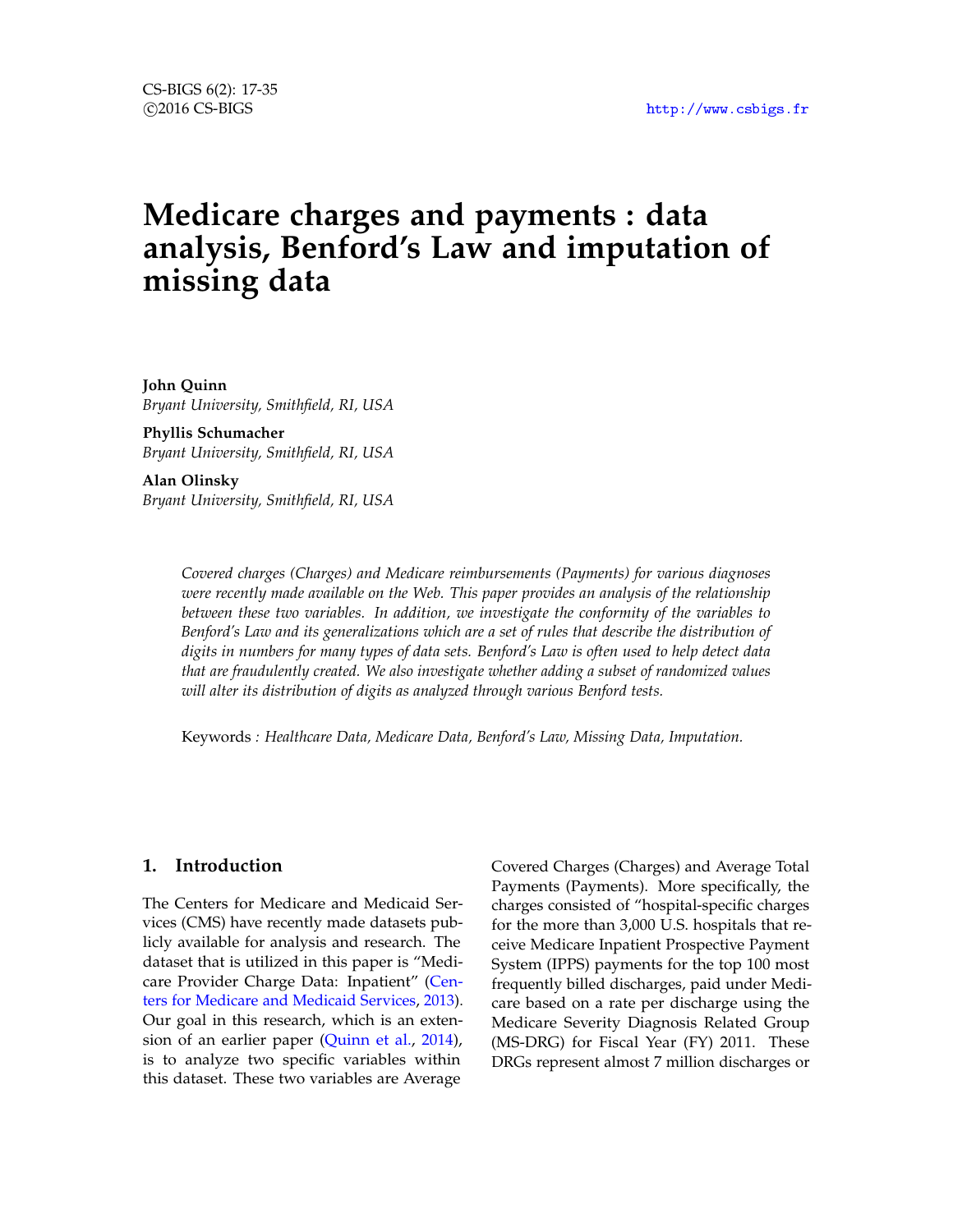60 percent of total Medicare IPPS discharges. Hospitals determine what they will charge for items and services provided to patients and these charges are the amount the hospital bills for an item or service." Meanwhile, the payments are the "average of Medicare payments to the provider for the DRG including the DRG amount, teaching, disproportionate share, capital, and outlier payments for all cases. Also included in Total Payments are co-payment and deductible amounts that the patient is responsible for and payments by third parties for coordination of benefits." There are 163,065 observations for each variable.

The initial phase of the research is to perform a data analysis of the variables Charges and Payments, and then to investigate the relationship of these two variables with respect to multiple other variables in the dataset, such as geographic region (State, City), diagnosis (DRG) and provider centers (Providers). Next, we consider the distributions of the two principal variables with respect to Benford's Law, a set of rules that apply to a variety of data and are often used to confirm the authenticity of the values. The final portion of the research is to investigate the potential impact of missing data and how it affects the conformance to Benford's Law.

#### **2. Data**

The data are represented below by two dotplots (Figures [1](#page-2-0) and [2\)](#page-2-1). These graphs were generated using Minitab Software [\(Minitab Inc,](#page-17-1) [2010\)](#page-17-1). The distributions of the variables Charges and Payments are both positively skewed, but more skewed for Charges, which can be observed in these two graphs. There are also two frequency tables (Tables [1](#page-1-0) and [2\)](#page-1-1), one for Charges and one for Payments, to provide the counts represented by the dotplots. The class intervals are different between the two tables since in general, the payments are much smaller than the charges.

<span id="page-1-0"></span>

| Dollar Range  | <b>Charges</b> |
|---------------|----------------|
| $0 - 99999$   | 155152         |
| 100000-199999 | 6795           |
| 200000-299999 | 863            |
| 300000-399999 | 185            |
| 400000-499999 | 40             |
| 500000-599999 | 24             |
| 600000-699999 | 4              |
| 700000-799999 | $\Omega$       |
| 800000-899999 | 0              |
| 900000-999999 | $\overline{2}$ |
| Total         | 163065         |

<span id="page-1-1"></span>**Table 2:** Frequency Distribution for the Payments.

| Dollar Range    | Payments |
|-----------------|----------|
| 0-9999          | 112164   |
| 10000-19999     | 39130    |
| 20000-29999     | 6521     |
| 30000-39999     | 3232     |
| 40000-49999     | 1239     |
| 50000-59999     | 458      |
| 60000-69999     | 200      |
| 70000-79999     | 72       |
| 80000-89999     | 29       |
| 90000-99999     | 11       |
| at least 100000 | 9        |
| Total           | 163065   |

As expected, Charges, with a mean value of  $$36,134$  (s.d. = \$35,065), has a much higher average than Payments with a mean of \$9,707  $(s.d. = $7,665)$ . The magnitude of the mean difference between the two variables was a little surprising, though it was expected that in general Medicare reimbursements would only cover a portion of the provider charges. In fact, the minimum value of Charges is \$2,459 and the maximum is \$929,119 whereas the variable Payments had a minimum of \$2,673 and a maximum of only \$156,158.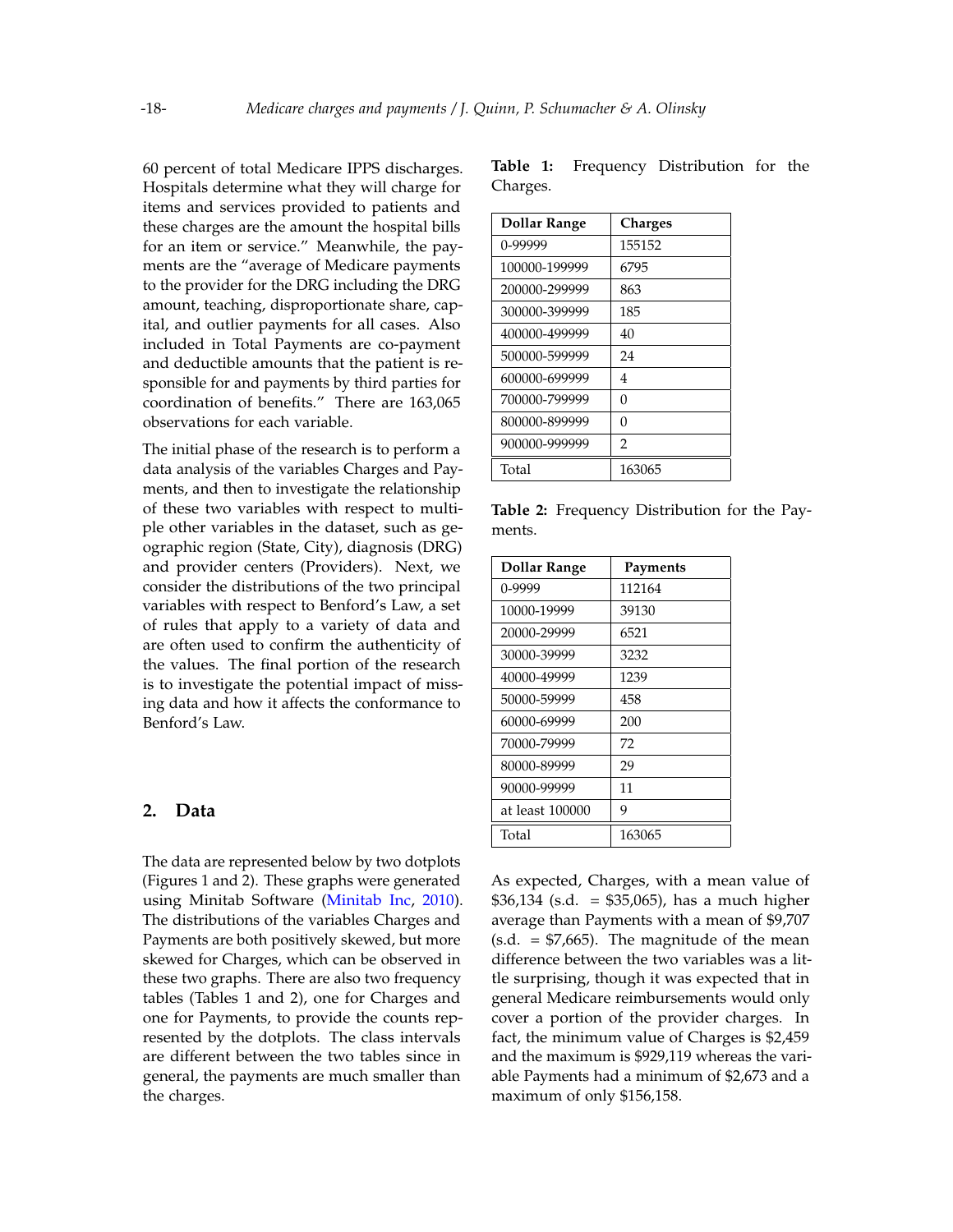<span id="page-2-0"></span>

**Figure 1:** Dotplot of Charges.

<span id="page-2-1"></span>

**Figure 2:** Dotplot of Payments.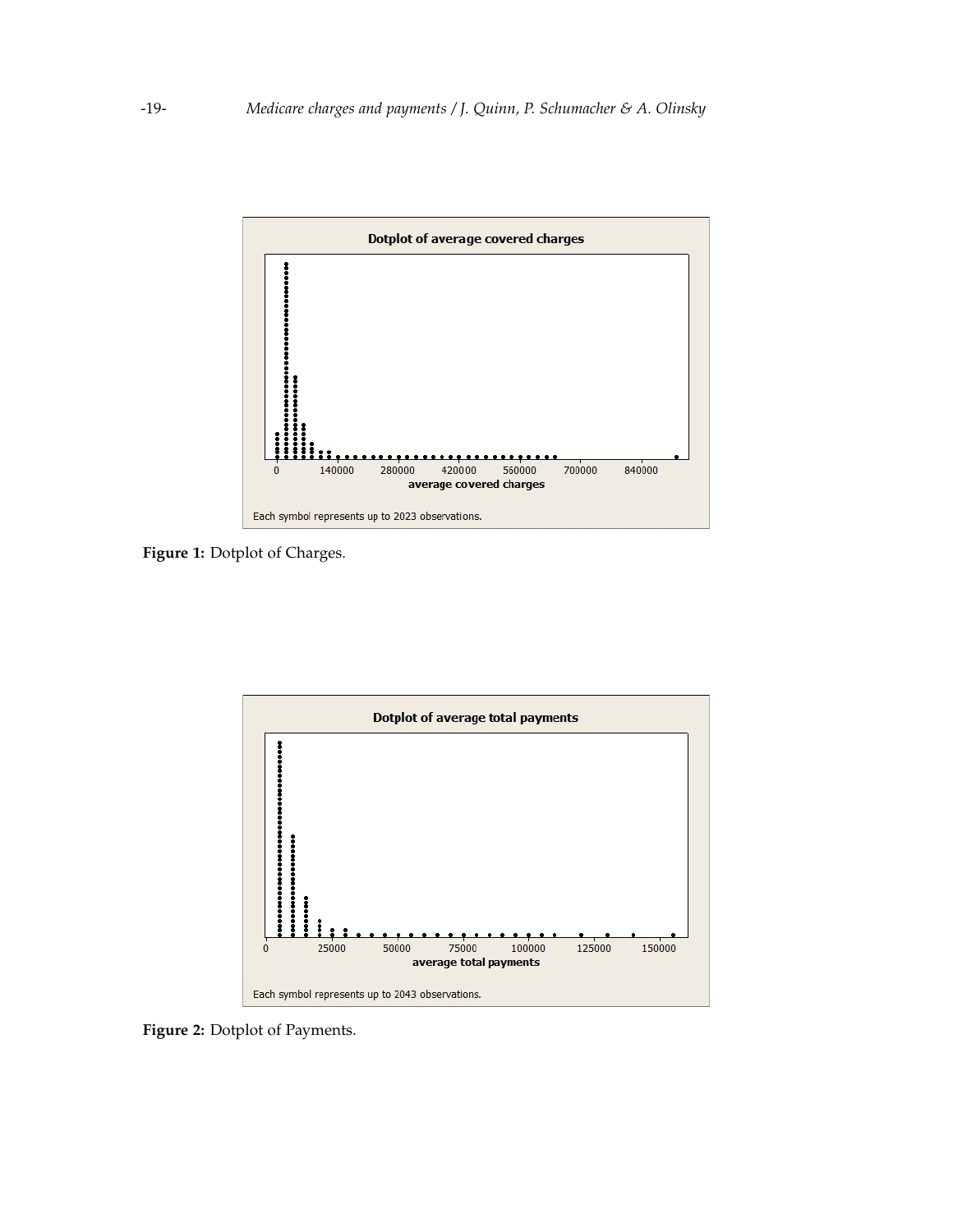To analyze the linear relationship between Charges and Payments, scatter plots and regressions were run using [\(Tableau Software,](#page-18-1) [2014\)](#page-18-1). The results for the regressions for the Sum of Charges and the Sum of Payments which were aggregated by DRGs, State, City, and Provider are shown in Figures [3](#page-4-0) through [6](#page-7-0) below.

The relationship between Charges and Payments is examined further by first summing the values for each variable by every DRG and running a linear regression on the aggregated variables. The graph in Figure [3](#page-4-0) indicates that when one regresses the Sum of the Average Total Payments by the Sum of the Average Covered Charges, a very strong linear relationship exists ( $\mathbb{R}^2$ =0.988, b = .279; p<.0001). Based on this model, for each additional \$1,000,000 in charges, approximately \$279,000 is reimbursed by Medicare payments for every DRG specified.

When the same variables (Sum of Average Covered Charges and Sum of Average Total Payments) are plotted for each state rather than each DRG, the linear relationship still exists but is not as strong ( $R^2$ = 0.809298, b  $= 0.2330$ ,  $p < 0.0001$ ). Unlike the case for the DRGs, this graph reveals some interesting outliers, at either extreme of almost total reimbursement and of very low reimbursement. For example, Maryland (MD) has Charges of 44.5M and 42.0M of Payments which translates into a 94.4% reimbursement. Similarly, though not quite as good, Massachusetts (MA) has Charges of approximately 78.9M and receives Payments of 39.5M for 50.1% reimbursement. Conversely, Nevada (NV) has Charges of 73.4M but Payments of only 12.4M which is a 16.9% reimbursement. Likewise, New Jersey (NJ) has a similar ratio of roughly Charges of 319.1M and Payments of 51.5M (16.1% reimbursement).

At a more disaggregated level, a regression model was run for the same variables by each city. The results were very similar to the model based on each state  $(R^2 = 0.821641, b = 0.2395,$ p<0.0001). Not unexpectedly, since Maryland fared well in the previous model, Baltimore did extremely well here with Charges of 16.7M and Payments of 15.7M or 94.0% reimbursement. Likewise, since Nevada had very small proportional payments, Las Vegas did poorly with Charges of 49.2M but payments of only 7.4M or 15% reimbursement.

At the most basic level available, a regression model was run for the Charges and Payments based on each individual hospital/medical center provider. In this case, the model was not as good a fit as the earlier models ( $R^2 = 0.707331$ ,  $b = 0.1868$ ,  $p < 0.0001$ ). This would be expected since the data are more variable since they are disaggregated. As a result, there are many points that are far from the estimated line, when compared to the previous models. As before, some of these points represent cases where the charges are almost fully reimbursed, (e.g., UMD Medical Center, with Charges of 1.89M and Payments of 1.78M or 94.2% reimbursement and Johns Hopkins Hospital, with Charges of 2.3M and Payments of 2.1M or 94.3% reimbursement) while others indicate situations where a very small proportion of the charges are paid (e.g., Crozer Chester Medical Center with Charges of 13.3M and Payments of 1.1M or 8.3% reimbursement, and Bayonne Hospital Center with Charges of 8.85 M and Payments of 600 thousand or only 6.8% reimbursement). In fact, this issue of high charges has been previously alluded to by [\(Herman,](#page-17-2) [2013\)](#page-17-2)

"The results relate back to May, when HHS and CMS released a trove of data on hospital inpatient charges. The data showed charges vary wildly across the country at different hospitals for the same procedure. For example, at Upper Chesapeake Medical Center in Bel Air, Md., the average Medicare charges for a major joint replacement with major complications and comorbidities totaled a little more than \$23,000. At Crozer Chester Medical Center in Upland, Pa., a roughly hour-drive east, the average charges for the same procedure cost almost \$322,000. However, hospital and health system executives have argued the charges do not reflect what they are actually reimbursed, although the OIG's report paints a much different picture."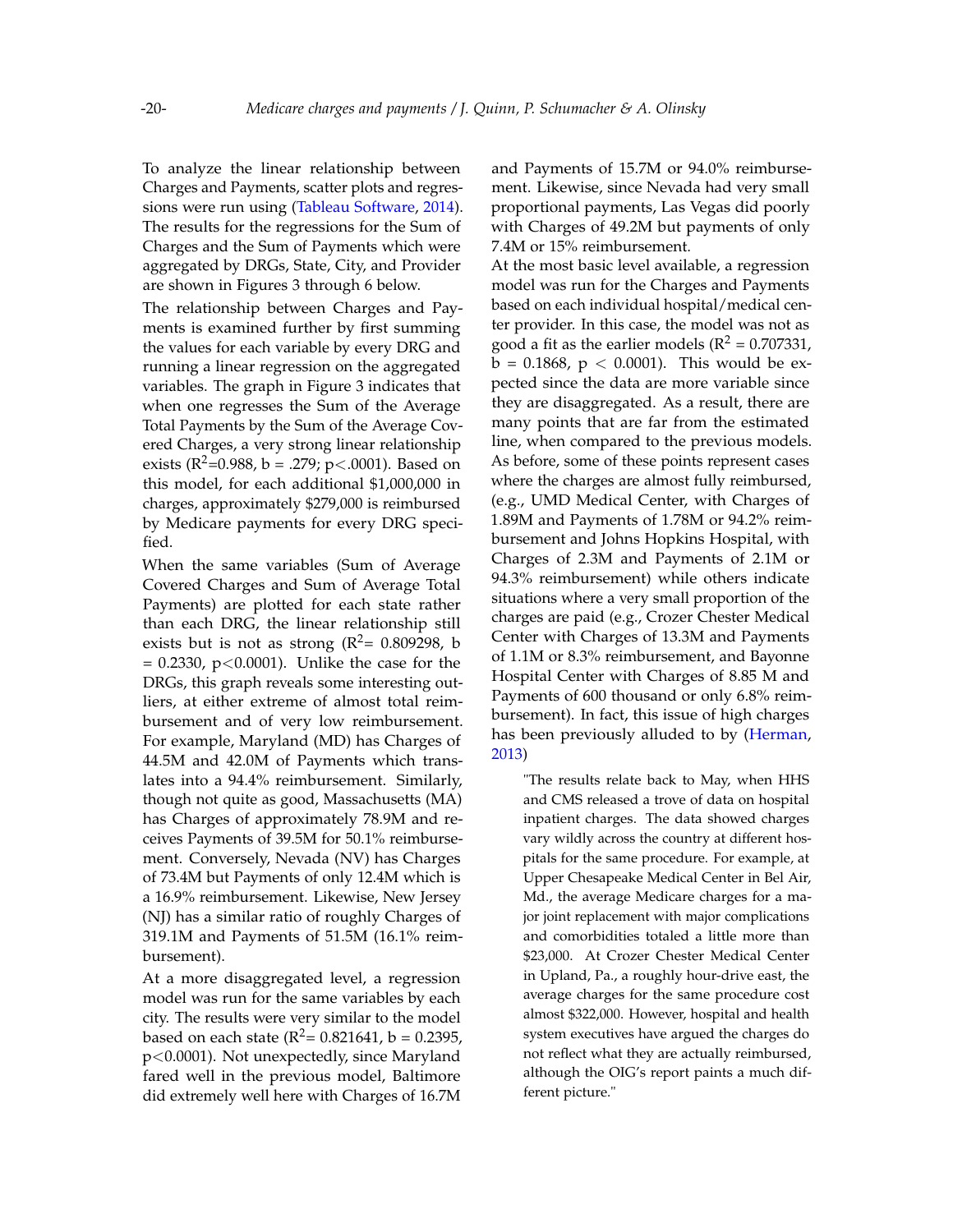<span id="page-4-0"></span>

Sum of Average Covered Charges vs. sum of Average Total Payments. The marks are labeled by DRG Definition.

**Figure 3:** Scatter Plot of Payments by Charges Aggregated by DRGs.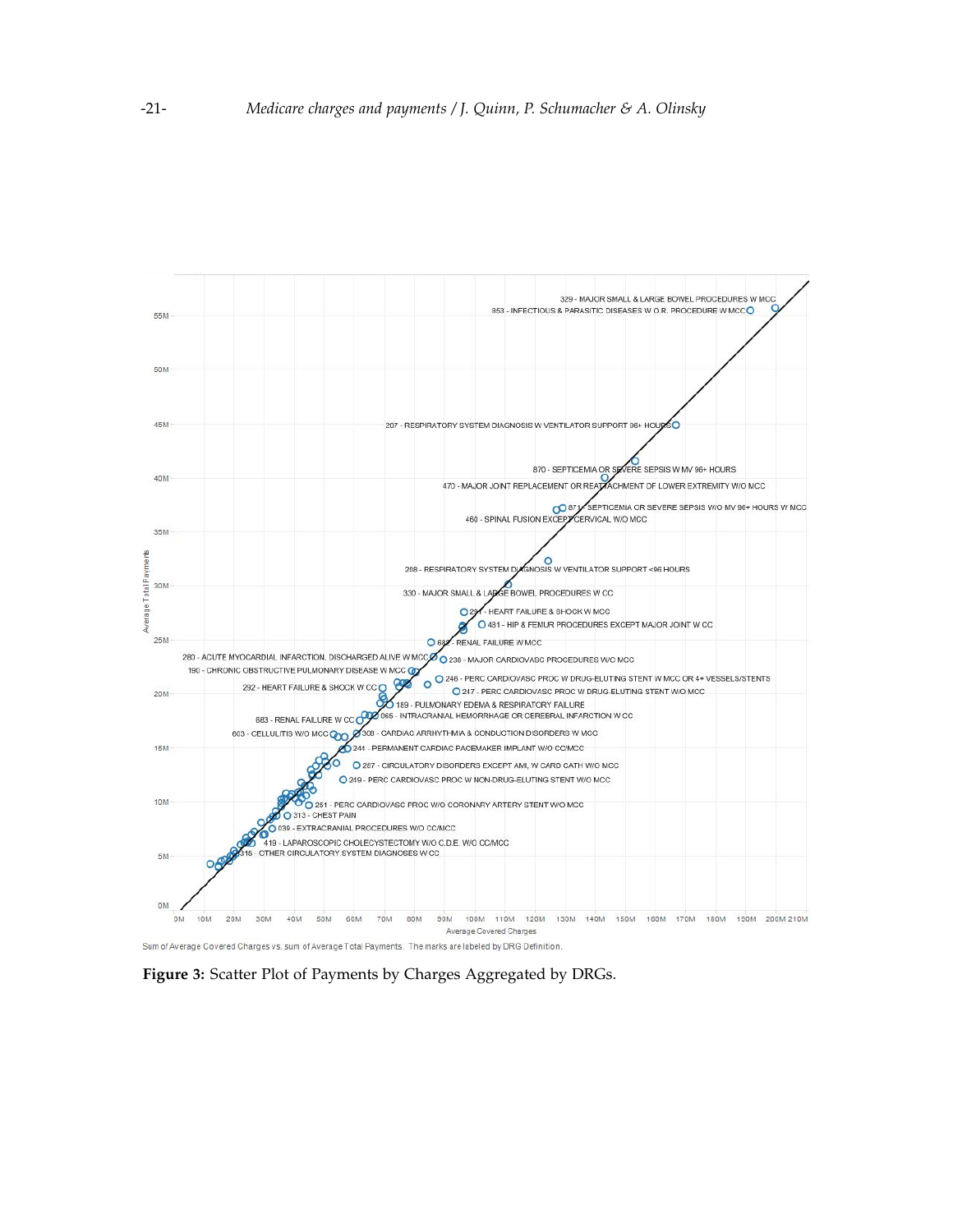

Sum of Average Covered Charges vs. sum of Average Total Payments. The marks are labeled by Provider State.

**Figure 4:** Scatter Plot of Payments by Charges Aggregated by State.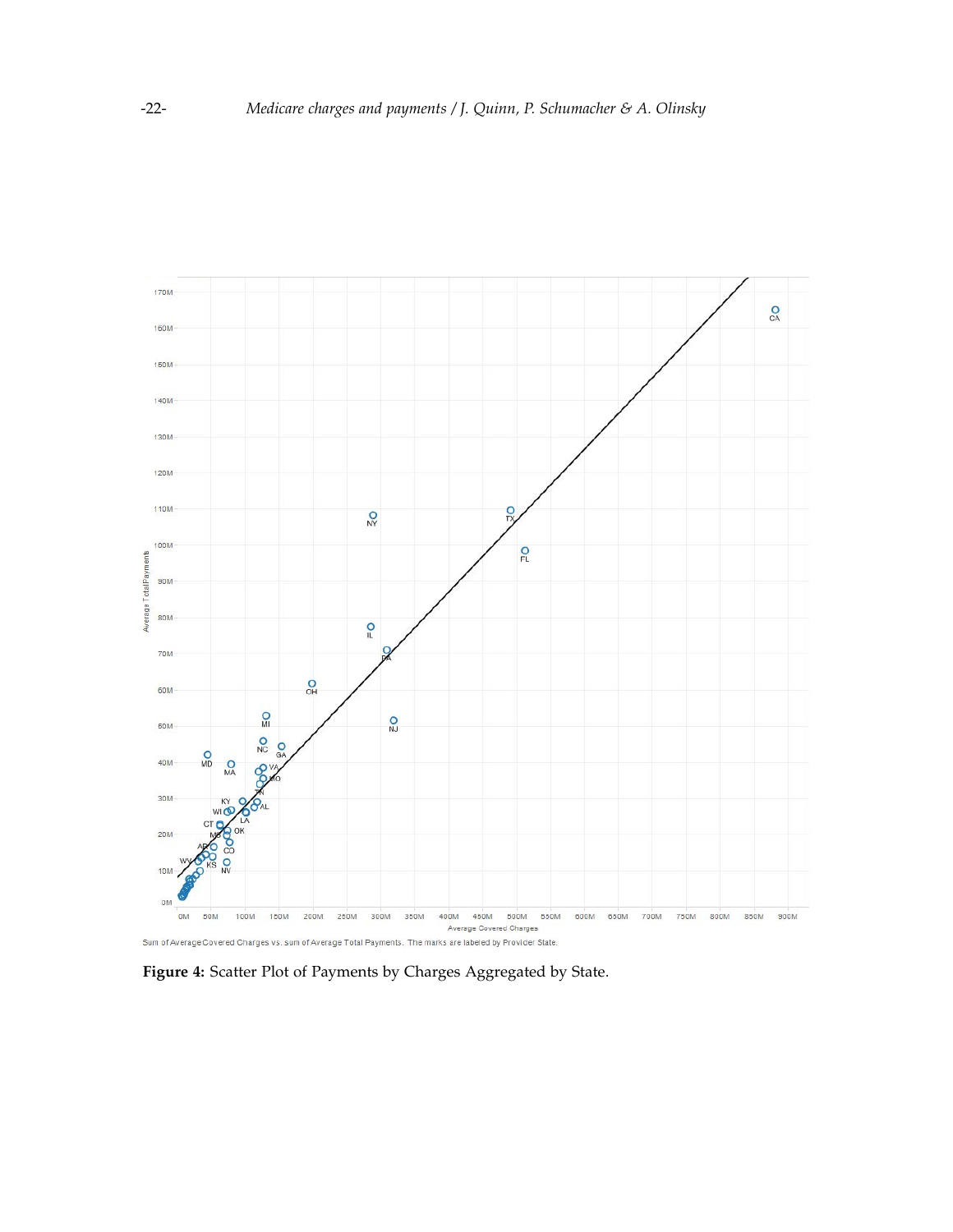

**Figure 5:** Scatter Plot of Payments by Charges Aggregated by City.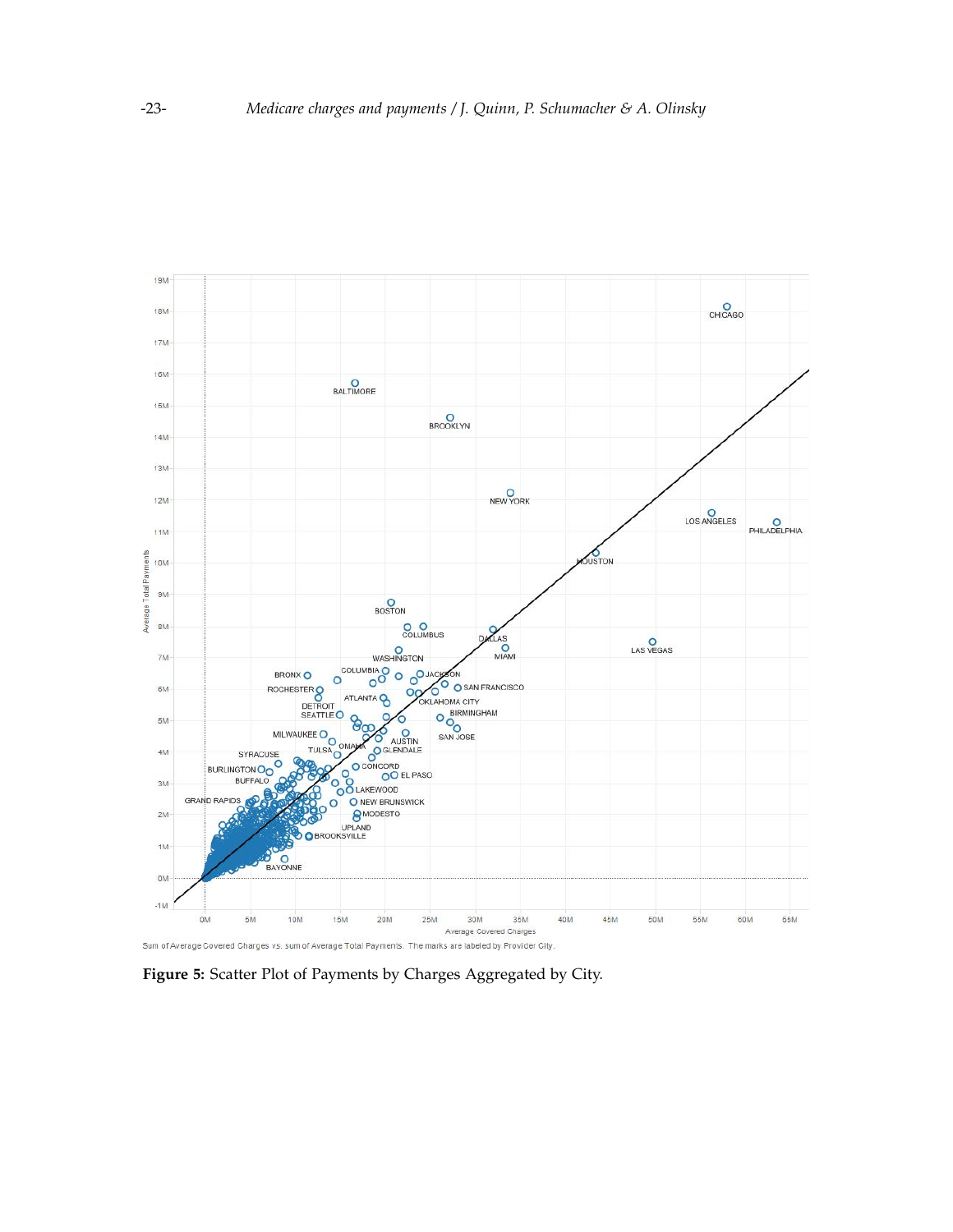<span id="page-7-0"></span>

Sum of Average Covered Charges vs. sum of Average Total Payments. The marks are labeled by Provider Name.

**Figure 6:** Scatter Plot of Payments by Charges Aggregated by Provider.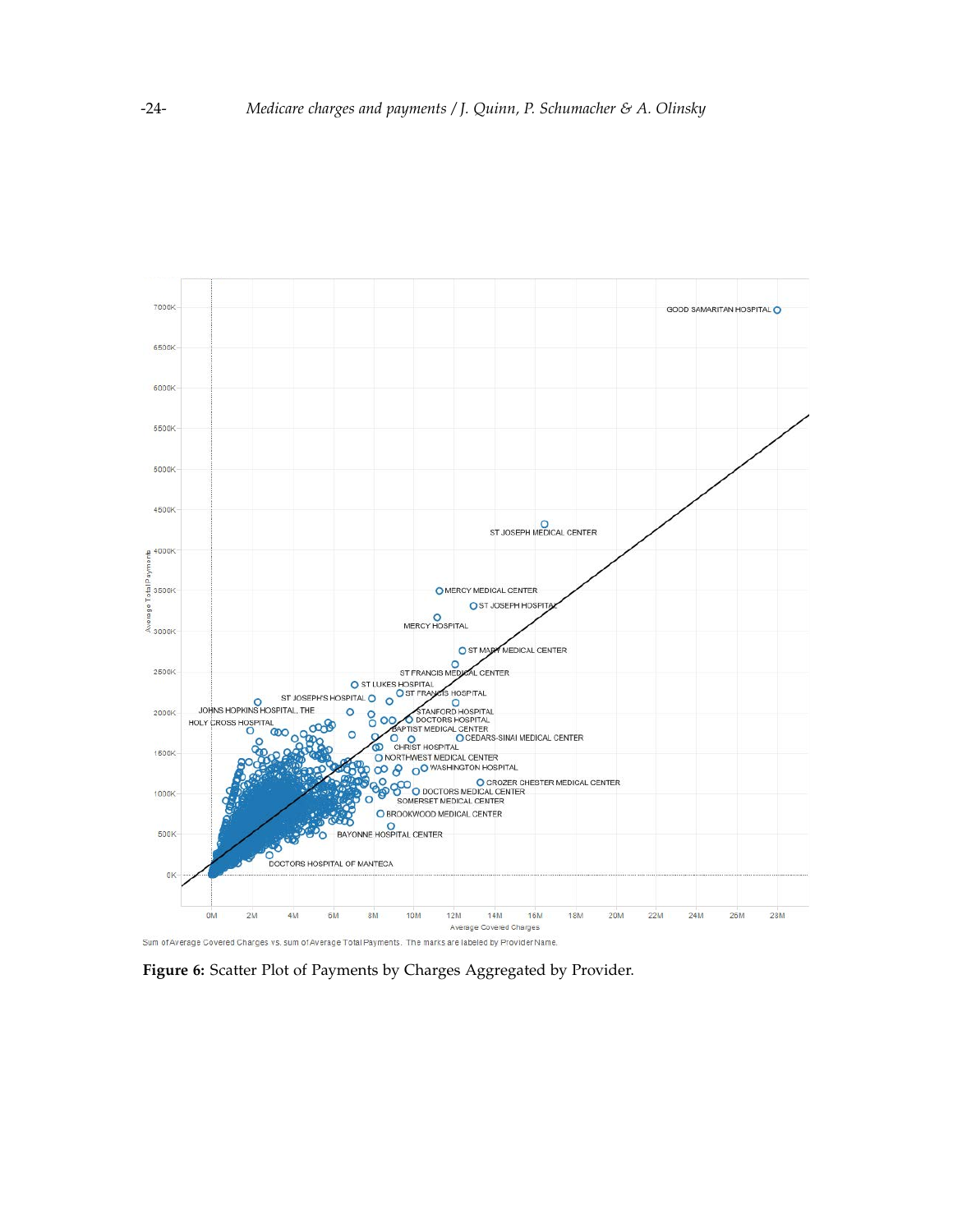# **3. Benford's law background**

Benford's Law describes the non-uniform distribution of digits in data values that many types of processes generate, such as financial data, values from some naturally occurring events and numbers that are produced which span several orders of magnitude. It is often used to help detect fraud in forensic accounting, health insurance and various other fields where data are expected to follow Benford's Law [\(Durtschi et al.,](#page-17-3) [2004;](#page-17-3) [Lu and Boritz,](#page-17-4) [2005;](#page-17-4) [Maher and Akers,](#page-17-5) [2002;](#page-17-5) [Nigrini,](#page-17-6) [2012,](#page-17-6) [2014\)](#page-17-7). If deviations from the Law exist, then the implication is that the data might be fraudulent or artificially generated, as opposed to being a result of an open, ordinary process.

This interesting distribution of the digits 0 to 9 was first discovered in 1881 by an American astronomer, Simon Newcomb, who observed, "That the ten digits do not occur with equal frequency must be evident to any one making much use of logarithmic tables, and noticing how much faster the first pages wear out than the last ones." [\(Newcomb,](#page-17-8) [1881,](#page-17-8) p.39). These would be the pages where the numbers began with the digit 1. It was rediscovered in 1938 by Frank Benford, a physicist, who investigated the distribution of digits for various sets of scientific data and other types of values: "It has been observed that the first pages of a table of common logarithms show more wear than do the last pages, indicating that more used numbers begin with the digit 1 than with the digit 9. A compilation of some 20,000 first digits taken from widely divergent sources shows that there is a logarithmic distribution of first digits when the numbers are composed of four or more digits." [\(Benford,](#page-17-9) [1938\)](#page-17-9).

Mark Nigrini also studied the distributions of the digits. In his studies of Benford's Law, he provides formulas for obtaining the probability distributions of the digits, and discusses several tests for whether or not a data set follows the distributions suggested by Benford's Law. Nigrini divides the tests into the Primary Tests and the Advanced Tests. The Primary Tests include the distribution of the first digits, the second digits and the first-two digits (also known as the first-order test). The Advanced tests include the second-order test and the summation test. The second-order test considers the distribution of the first-two digits of the differences between consecutive numbers in the data set when it is sorted in ascending order. In the summation test, the sum of all the values beginning with each of the first-two digits  $(10, 11, \ldots, 98, 99)$  is divided by the grand sum of all the values in the data set, and each fraction (of the total sum) is compared to the theoretical Benford proportions. We give the formulas for the primary tests below:

First Digit probabilities:

$$
P(D_1 = d_1) = \log_{10} \left( 1 + \frac{1}{d_1} \right)
$$
  
where  $d_1 \in \{1, 2, ..., 9\}$ 

Second Digit probabilities:

$$
P(D_2 = d_2) = \sum_{d_1=1}^{9} \log_{10} \left( 1 + \frac{1}{d_1 d_2} \right)
$$
  
where  $d_2 \in \{1, 2, ..., 9\}$ 

First-Two Digits probabilities:

$$
P(D_1D_2 = d_1d_2) = \log_{10}\left(1 + \frac{1}{d_1d_2}\right)
$$
  
where  $d_1d_2 \in \{10, 11, \dots, 99\}$ 

These formulas are used to obtain the proportion of times a given digit appears in a given position. For example, the estimated probability or frequency of a number beginning with the digit 1 is:

$$
P(D_1 = 1) = \log_{10} \left( 1 + \frac{1}{1} \right)
$$
  
=  $\log_{10} (2)$   
 $\cong$  0.30103.

These calculations for the probabilities or frequency distributions of the digits can be represented in tabular form. Calculations for the probabilities of the digits 0 to 9 as they should appear in the first, second and third places of data which are expected to follow Benford's Law, are provided below in Table [3](#page-9-0) [\(Nigrini,](#page-17-10) [2011,](#page-17-10) [2012\)](#page-17-6).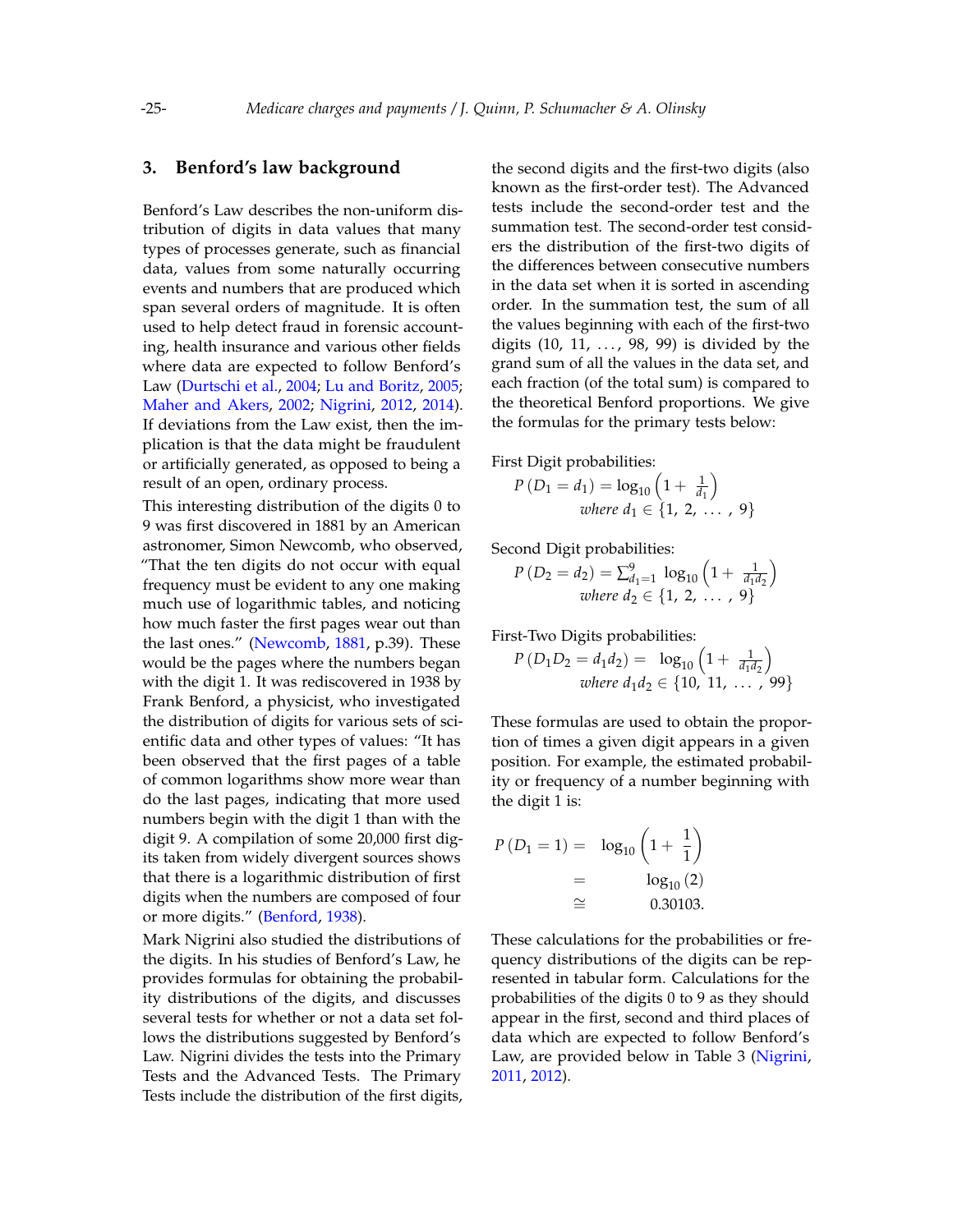Two observations can be made about these distributions, which are presented for the first three digit positions in Table [3.](#page-9-0) We note first that in all places, as the value of the digit increases, they occur with decreasing probabilities. However, the lower the order of the digit (for example, the third place digit or fourth place digit), the more uniform the distribution becomes.

<span id="page-9-0"></span>**Table 3:** Proportions for the First, Second and Third Positions of Digits in Numbers from Benford's Law.

| Digit Position in Number |        |        |        |  |
|--------------------------|--------|--------|--------|--|
| Digit                    | First  | Second | Third  |  |
| 0                        |        | .11968 | .10178 |  |
| 1                        | .30103 | .11389 | .10138 |  |
| 2                        | .17609 | .10882 | .10097 |  |
| 3                        | .12494 | .10433 | .10057 |  |
| 4                        | .09691 | .10031 | .10018 |  |
| 5                        | .07918 | .09668 | .09979 |  |
| 6                        | .06695 | .09337 | .09940 |  |
| 7                        | .05799 | .09035 | .09902 |  |
| 8                        | .05115 | .08757 | .09864 |  |
| 9                        | .04576 | .08500 | .09827 |  |

A common problem in data analysis is that there are missing values in many data sets. This can be due to a variety of reasons, based on the nature of the study. It could be intentional, such as the case with census data, where participants might refuse to divulge information that they consider sensitive, or with certain college admissions data, like SAT and ACT scores, which might not be provided to schools if they are score-optional institutions. The data could also be missing because of unforeseen circumstances, as when instruments fail, like an anemometer measuring wind speed at a weather station. No matter what the reasons for the missing data, a decision has to be made to either leave the records out of the analysis or to use an imputation method to fill in the gaps. In one approach to dealing with missing data when applying Benford's Law, Lu and Boritz provide an algorithm which offers a

modified set of Benford frequencies which take into account the fact that there are missing values [\(Lu and Boritz,](#page-17-4) [2005\)](#page-17-4).

It was thought that the average covered charges, which are the hospital bills, might follow Benford's law. On the other hand, since the payments by Medicare follow a schedule, with specific limits, we suspected that these average payments would not likely follow Benford's law.

### **4. Benford's law methodology**

Our intention in this part of the paper is to investigate what happens when missing data are replaced by imputed values. More specifically, we are interested if replacing missing data by imputed values alters the relationship of a data set to Benford's Law. This is important for data sets that follow Benford's Law as well as for those that do not. If there is a large percentage of missing data that is replaced by these imputed values, does it alter the distribution of digits so that it no longer follows Benford's Law? Changes in relationship to Benford's Law might inadvertently lead to allegations that non-fraudulent data are fraudulent and vice-versa.

To investigate how imputation affects the distribution of data, we will use two variables, Charges and Payments, defined earlier. We will show that one, Charges, basically follows Benford's Law while the other, Payments, does not. We will remove 20% of the observations in both variables at random and replace these missing values using two types of imputation. We chose to make 20% of the data to be missing since that generally represents a substantial part of the data set. [Saunders et al.](#page-18-2) [\(2006\)](#page-18-2) reference studies where a small amount of missing data could be considered 5% or less, or even 20% or less. While [Acuna and Rodriguez](#page-17-11) [\(2004,](#page-17-11) pg 1.) state: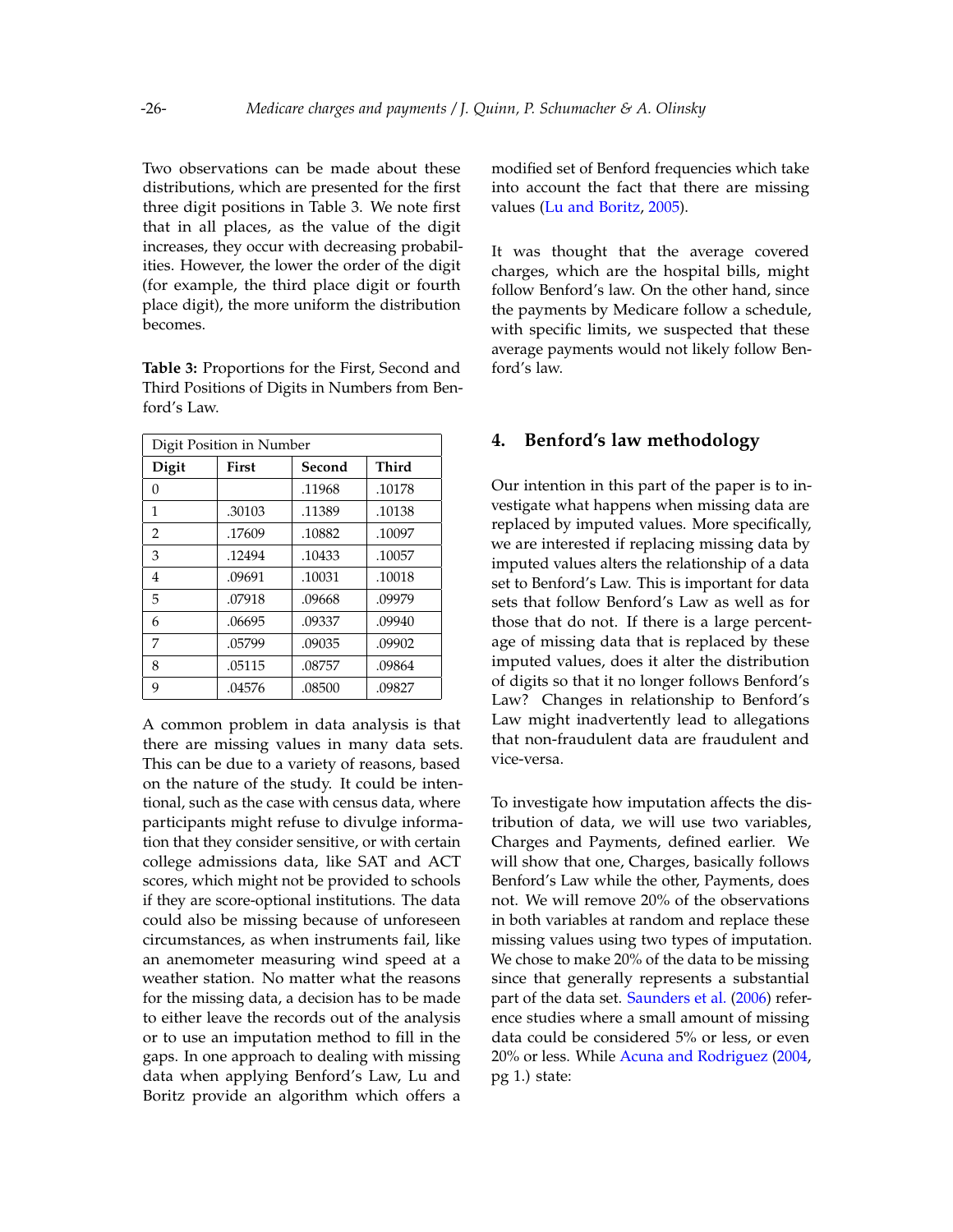Missing data is a common problem in statistical analysis. Rates of less than 1% missing data are generally considered trivial, 1-5% manageable. However, 5-15% require sophisticated methods to handle, and more than 15% may severely impact any kind of interpretation.

To start, we will use the most common imputation method of replacing missing values with the mean. Then we will also impute missing values with uniform random numbers since it is possible that those fraudulently generating numbers would do so by randomizing the entries. This is reinforced by [\(Chang,](#page-17-12) [2013,](#page-17-12) pg. 13):

> Benford's Law has been used in fraud detection. As early as 1972, Hal Varian suggested that the law could be used to detect possible fraud in lists of socio-economic data submitted in support of public planning decisions. Based on the plausible assumption that people who make up figures tend to distribute their digits fairly uniformly, a simple comparison of firstdigit frequency distribution from the data with the expected distribution from Benford's law ought to highlight any anomalous results.

Then we will test the modified data sets to see how they conform to the distribution of digits specified by Benford's Law. We will utilize Microsoft Excel to perform our analysis [\(Mi](#page-17-13)[crosoft,](#page-17-13) [2010\)](#page-17-13). SAS<sup>TM</sup> has also been used to test whether data follow Benford's Law [\(Smith,](#page-18-3) [2002\)](#page-18-3). However, Excel is very easy to implement, particularly when used in conjunction with a template developed by [Nigrini](#page-17-7) [\(2014\)](#page-17-7). Finally, we will present our results graphically.

### **5. Results**

Dotplots and frequency tables were provided earlier which illustrated the skewness of both the charges and the payments. A third frequency table is provided below, for these two variables, which is more disaggregated than the previous tables and contains unequal class widths. These intervals are chosen in order to facilitate the examination of the first digit of the dollar values so that they can help illustrate

the level of conformity of the charges and the payments to Benford's Law.

<span id="page-10-0"></span>**Table 4:** Frequency Table of Charges and Payments for illustrating the first digit.

| <b>Dollar Range</b> | Charges        | Payments         |
|---------------------|----------------|------------------|
| 2000-2999           | 8              | 192              |
| 3000-3999           | 49             | 10655            |
| 4000-4999           | 280            | 24675            |
| 5000-5999           | 695            | 22074            |
| 6000-6999           | 1347           | 20259            |
| 7000-7999           | 2127           | 14617            |
| 8000-8999           | 2771           | 10940            |
| 9000-9999           | 3687           | 8752             |
| 10000-19999         | 49936          | 39130            |
| 20000-29999         | 35016          | 6521             |
| 30000-39999         | 21278          | 3232             |
| 40000-49999         | 13577          | 1239             |
| 50000-59999         | 8891           | 458              |
| 60000-69999         | 5976           | 200              |
| 70000-79999         | 4240           | 72               |
| 80000-89999         | 3017           | 29               |
| 90000-99999         | 2257           | 11               |
| 100000-199999       | 6795           | 9                |
| 200000-299999       | 863            | $\overline{0}$   |
| 300000-399999       | 185            | $\mathbf{0}$     |
| 400000-499999       | 40             | $\mathbf{0}$     |
| 500000-599999       | 24             | $\overline{0}$   |
| 600000-699999       | $\overline{4}$ | $\mathbf{0}$     |
| 700000-799999       | $\Omega$       | $\Omega$         |
| 800000-899999       | $\overline{0}$ | $\boldsymbol{0}$ |
| 900000-999999       | $\overline{2}$ | $\overline{0}$   |
| Total               | 163065         | 163065           |

Having examined the data, we now test whether our expectations of Charges basically fitting Benford's Law and Payments not fitting are justified. The plots presented below were obtained using [Nigrini'](#page-17-7)s Excel template [\(2014\)](#page-17-7). We have included graphs for the first digit test, the first-two digits test and the second-order test for Charges (Figures [7](#page-11-0) to [9\)](#page-11-1), and Payments (Figures [10](#page-12-0) to [12\)](#page-12-1).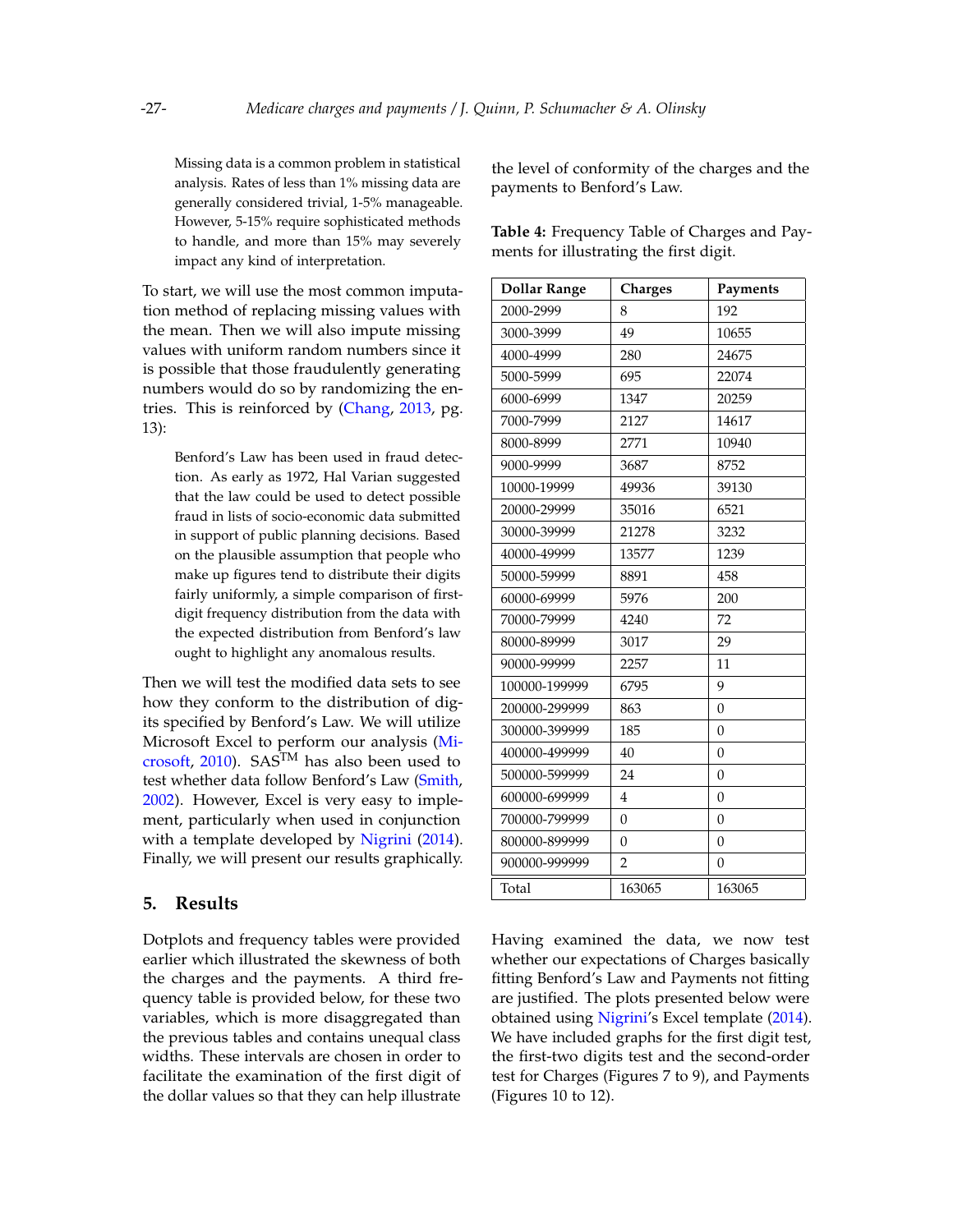<span id="page-11-0"></span>

<span id="page-11-2"></span>**Figure 7:** Charges: First Digit Test.



<span id="page-11-1"></span>**Figure 8:** Charges: First-Two Digits.



**Figure 9:** Charges: Second-Order Test.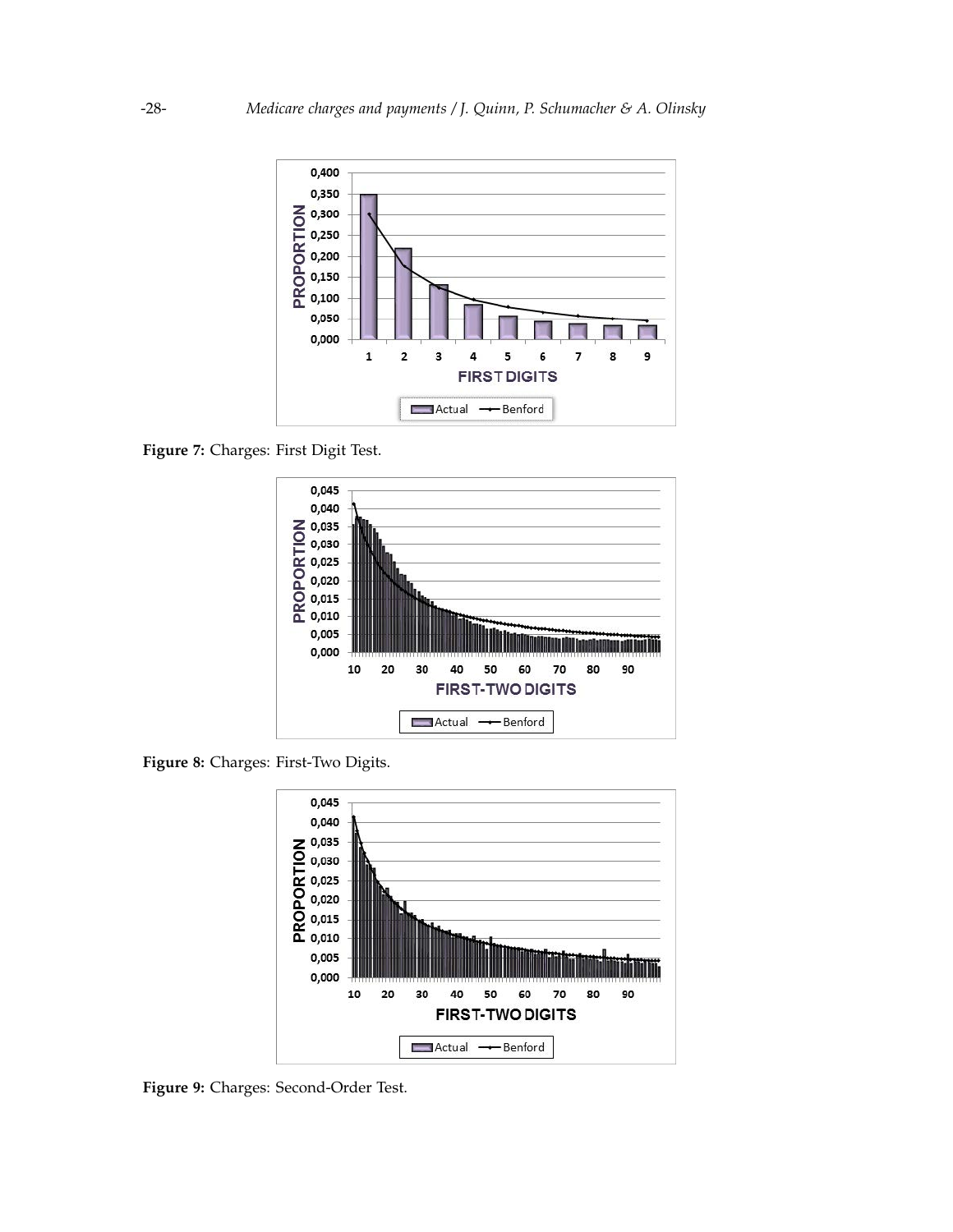<span id="page-12-0"></span>

<span id="page-12-2"></span>**Figure 10:** Payments: First Digit Test.



<span id="page-12-1"></span>**Figure 11:** Payments: First-Two Digits Test.



**Figure 12:** Payments: Second-Order Test.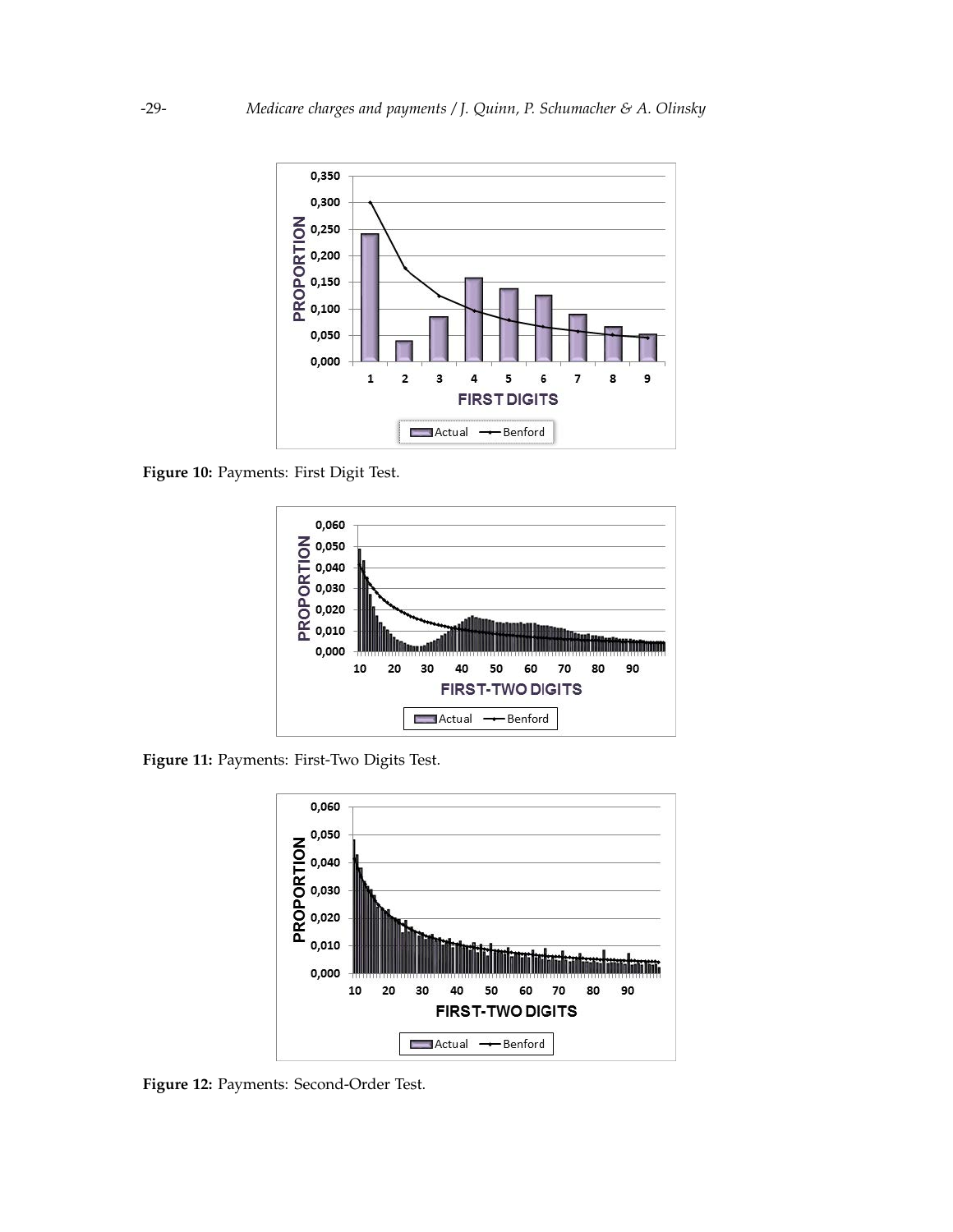With reference to the first digit test (Figure [7\)](#page-11-0) and first-two digits test (Figure [8\)](#page-11-2), it seems to be true that the Charges do in fact follow Benford's Law fairly closely. The Payments, however, do not appear to follow Benford's Law. For both the first digit test (Figure [10\)](#page-12-0) and the first-two digits test (Figure [11\)](#page-12-2) for the Payments, there is clearly a dip around the 2-3 or 20-30 digits. This coincides with our expectation since Payments are structured around the DRG procedures, with specified payment limits and thus are not expected to follow Benford's Law. Also, this decrease in payments beginning with a first digit of 2 or 3, can be seen in Table [4](#page-10-0) where the number of payments from \$2000 to \$2999 (192) and from \$3000 to \$3999 (10655) are much smaller than in the ensuing payment intervals, like \$4000 to \$4999 (24675) and \$5000 to \$5999 (22074), and so forth. We have not included the second digits test or the summations test for any of the scenarios since they weren't very informative.

The second-order test, which is represented in Figures [9](#page-11-1) (Charges) and [12](#page-12-1) (Payments), analyzes the first-two digits of the numbers resulting from taking the differences in successive values when the data are sorted in ascending order. For this test, both Charges and Payments follow the predicted Benford proportions pretty closely, which might be due to the number of observations being so large. Nigrini states, "Let  $x_1, x_2, \ldots, x_N$  be a data set comprising records drawn from a continuous distribution, and let  $y_1$ ,  $y_2$  ...,  $y_N$  be the  $x_i$ 's in increasing order. Then, for many data sets, for large *N*, the digits of the differences between adjacent observations (*yi*+<sup>1</sup> - *y<sup>i</sup>* ) is close to Benford's Law." [\(Nigrini,](#page-17-6) [2012\)](#page-17-6).

For the mean imputation, we have only included one plot (Figure [13\)](#page-14-0) since it fully represents the distortion of the distribution caused by replacing 20% of the missing values with one constant.

As can be seen in Figure [13,](#page-14-0) mean imputation clearly changes the distribution of the data for the average charges. Therefore, it would no longer satisfy Benford's Law. The spike in the plot at the mean is very evident and appears in the plots for all scenarios for both Charges and Payments.

The same three tests were then run with Uniform Random Imputation for Charges (Figures [14](#page-14-1) to [16\)](#page-15-0) and Payments (Figures [17](#page-16-0) to [19\)](#page-16-1). There were some interesting results when the random uniform imputation was applied to the Charges data set. For example, though the original Charges data were a fairly good fit for Benford's for the first digit and first-two digits tests (Figures [7](#page-11-0) and [8\)](#page-11-2), there were generally slightly higher proportions of the lower digits and lower proportions of the higher digits than Benford's expected fractions. When 20% of the values were replaced by random uniform values, the first digits and first-two digits became more spread out which adjusted these fractions of the digits, so that the imputed data set looks like a better fit (Figures [14](#page-14-1) and [15\)](#page-14-2) than the original. In other words, if we were to consider the first digits and first-two digits, we could be fooled if the imputed data were actually fraudulent. However, this is not the case with the second-order test. In this instance, the first-two digits for the original set (Figure [9\)](#page-11-1) follow the expected theoretical Benford proportions very closely. The same test for the imputed charges data set (Figure [16\)](#page-15-0) also generally follows the Benford proportions with one important exception, there are prominent spikes when the second digit is 0 (i.e., at 10, 20, . . . , 90). This could be due to rounding of the random uniform values. Nigrini points out, "A pattern of spikes at the prime first-two digits *10, 20, . . . , 90* will occur if these differences are drawn from data from a discrete distribution." [\(Nigrini,](#page-17-6) [2012,](#page-17-6) p. 99).

For the original Payments data set, only the second-order test indicated any similarity to Benford's (Figure [12\)](#page-12-1) but that doesn't necessarily signify much. As alluded to above, non-Benford sets, like many uniform density distributions, can match Benford's with the second-order (differencing) test [\(Nigrini,](#page-17-6) [2012,](#page-17-6)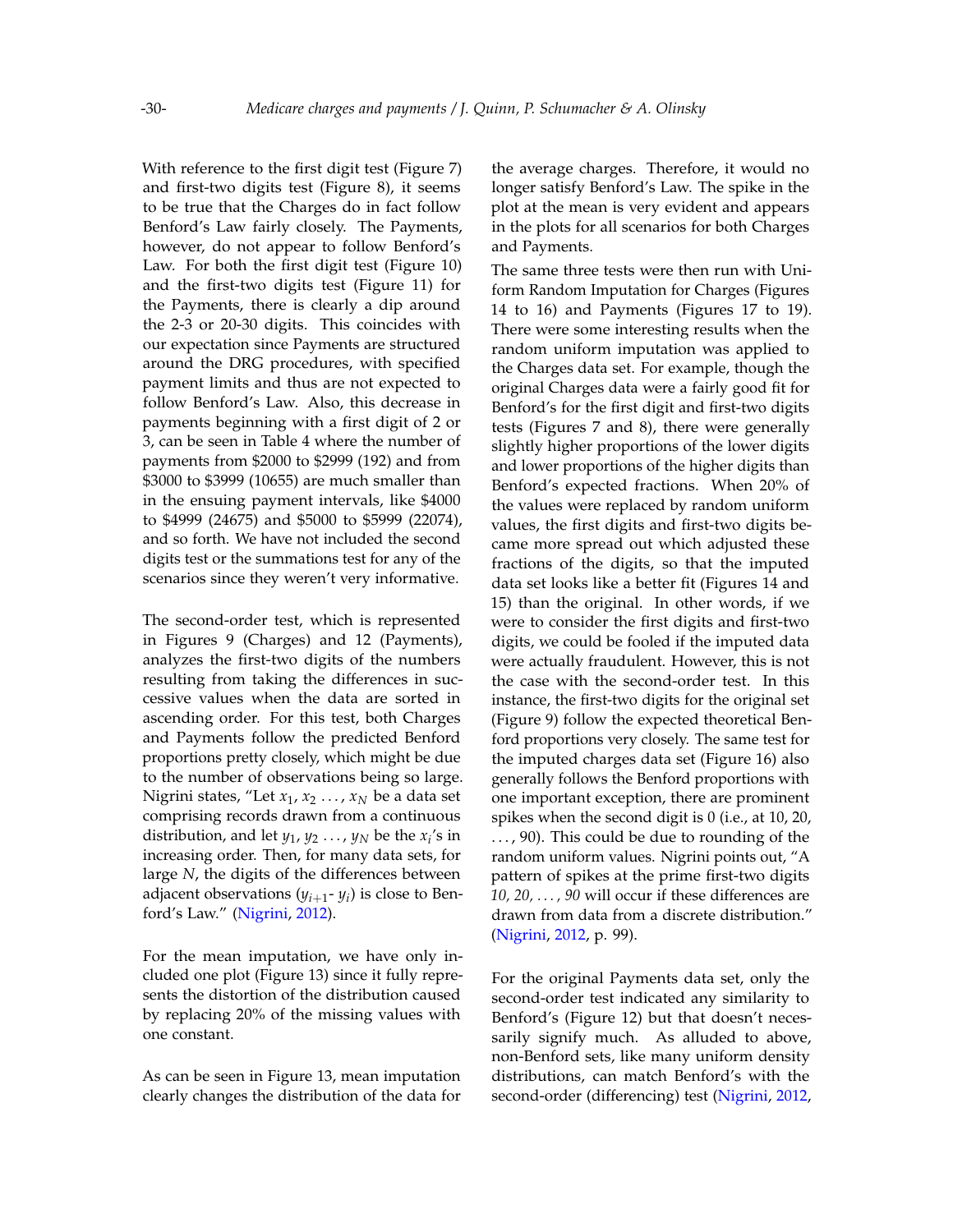<span id="page-14-0"></span>

<span id="page-14-1"></span>**Figure 13:** Charges: Mean Imputation First Digit Test.



<span id="page-14-2"></span>**Figure 14:** Charges: Random Uniform Imputation First Digit Test.



**Figure 15:** Charges: Random Uniform Imputation First-Two Digit Test.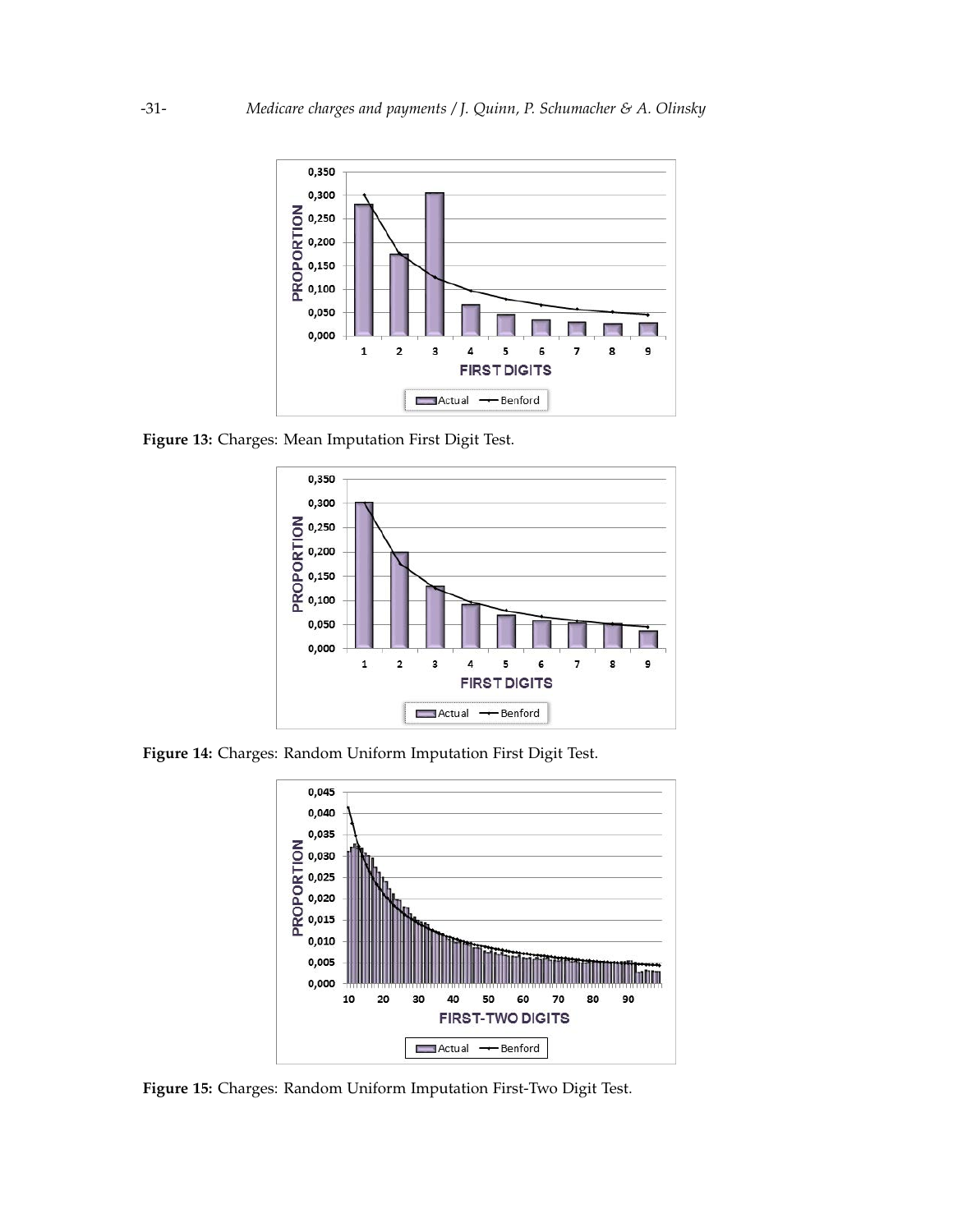<span id="page-15-0"></span>

**Figure 16:** Charges: Random Uniform Imputation Second-Order Test.

p. 99). With Payments being non-Benford, it might have seemed that replacing 20% of the data with uniform random values would have spread out the data and made the set more Benford-like (by helping fill the gap for the lead digits of 2 and 3 mentioned above). However, the imputed first digit and first-two digits tests (Figures [17](#page-16-0) and [18\)](#page-16-2) closely resemble the corresponding graphs for the full Payments (Figures [10](#page-12-0) and [11\)](#page-12-2). The imputed second-order test (Figure [19\)](#page-16-1) has similar spikes to what occurred with the imputed Charges (Figure [16\)](#page-15-0).

#### **6. Conclusions**

The analysis of the Medicare Charges and Payments by DRG, State, City and Provider resulted in several interesting conclusions. Overall, Payments were approximately one quarter of the Charges. This is not surprising since in general, health insurance allows a limited amount for specific medical services and providers correspondingly charge considerably more than they expect to be reimbursed. This was closely observed in the plots and regression model results of the Payments by Charges aggregated by DRG. However, we observed many outliers in the other models. For instance, by State, Maryland was almost fully reimbursed, MA was reimbursed by more than 50%; whereas, New Jersey and Nevada

was reimbursed for about 1/6 of their covered charges. When the data were examined by City, it turns out that Baltimore had almost 100% reimbursement; whereas Los Vegas had approximately 1/6 of the charges reimbursed. These outliers can be further seen when disaggregating the data by provider. Within Baltimore Maryland, the provider that stands out is Johns Hopkins Hospital with charges of 2.26 million and payments of 2.13 million or 94.3% reimbursement and the provider, Bayonne Hospital Center, located in Bayonne, New Jersey had charges of 8.85 million with payments of only 600 thousand or only 6.8%.

After analyzing the data, we addressed the question as to whether or not either of the two main variables, Charges and Payments, satisfied Benford's Law. There are five Benford tests (three primary and two advanced). We have included the results from three of these five tests (First Digit, First-Two Digits and Second-Order test). We determined that the variable Hospital Medicare Average Covered Charges (Charges) is approximately a Benford Set while the Hospital Medicare Average Total Payments (Payments) variable is not. We then investigated what happens if 20% of the observations are replaced with imputed values, to decide whether it significantly affected the distribution of digits. One common method of im-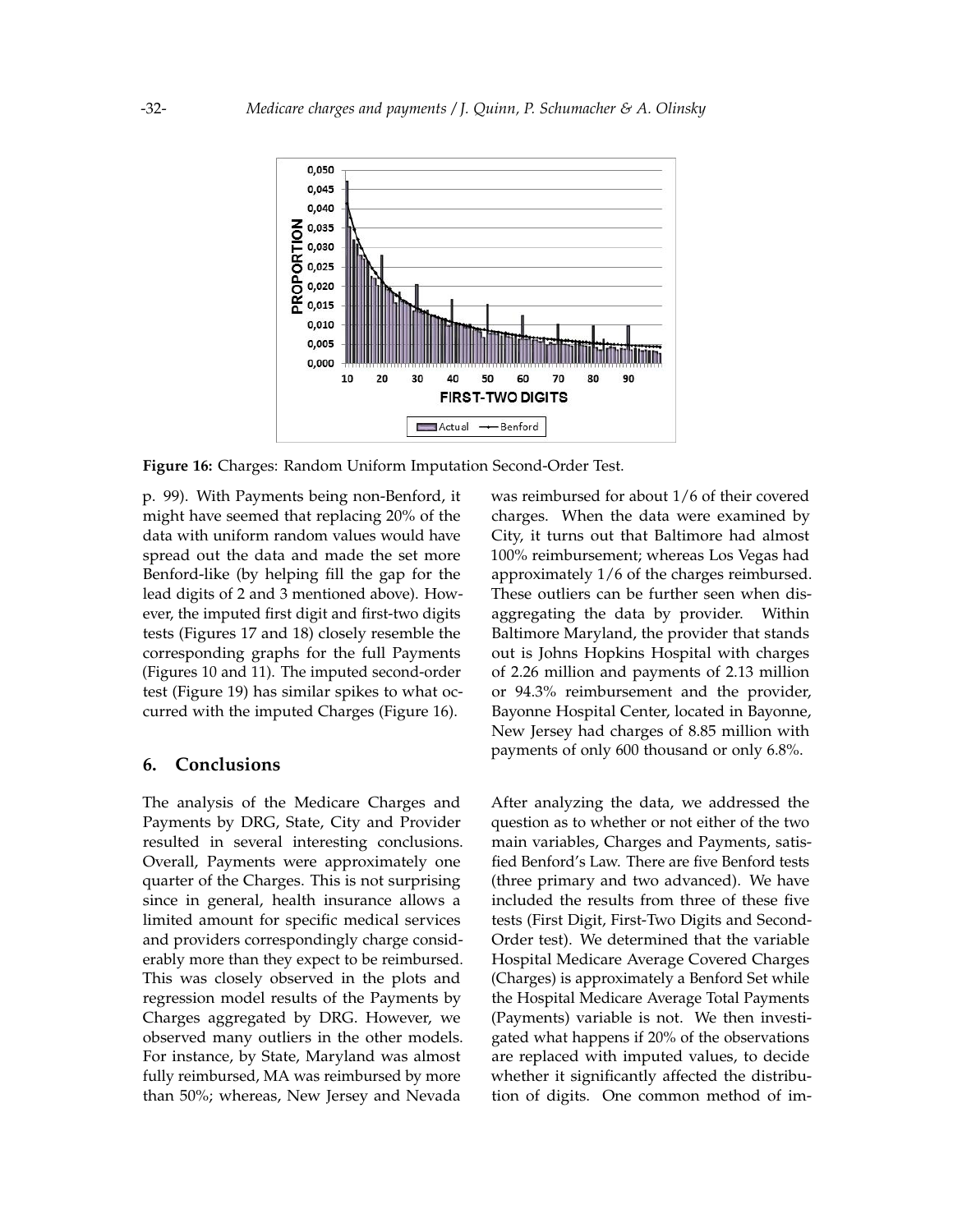<span id="page-16-0"></span>

<span id="page-16-2"></span>**Figure 17:** Payments: Random Uniform Imputation First Digit Test.



<span id="page-16-1"></span>**Figure 18:** Payments: Random Uniform Imputation First-Two Digit Test.



**Figure 19:** Payments: Random Uniform Imputation Second-Order Test.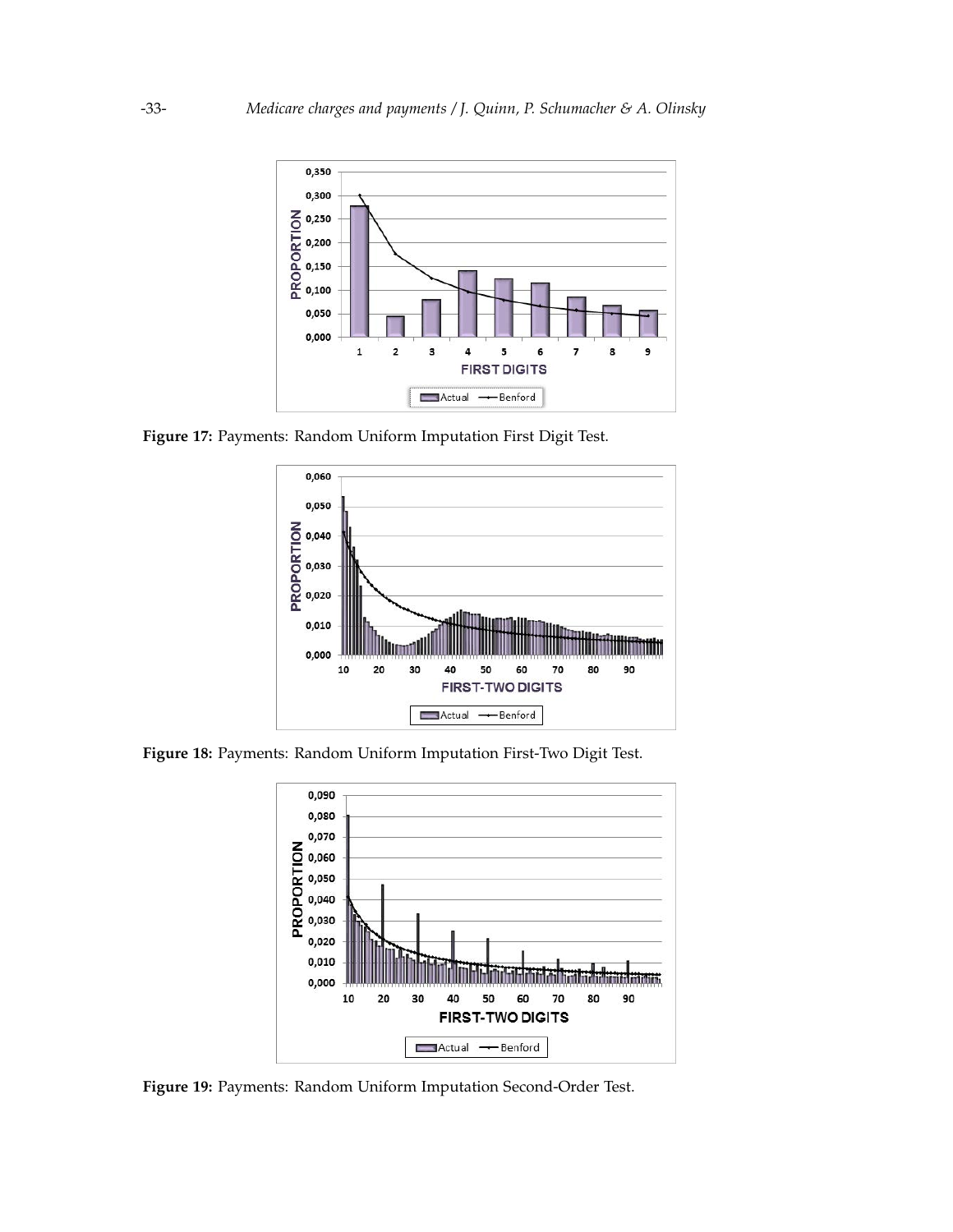putation is to use the mean value of the data. This resulted in an expected spike in the First Digit test since we were replacing 20% of the data with one constant. We didn't proceed any further with that analysis. We then tried a different imputation method, in which we replaced 20% of the observations with uniform random values, with the idea that people tend to randomize numbers when asked to make up values. The results were mixed in that the Charges imputed data were as close or closer to the Benford proportions for two tests (First Digit and First-Two Digits) than the original data set. As such, based on the graphs, it could be easy to disguise the fact that 20% of the data were artificially generated. On the other hand, the imputed values for the Payments variable did not seem to have much of an effect based on the Benford analysis. There was a gap in the original data with numbers beginning with a 2 or 3, and that did not change much when 20% of the values were replaced. That is, the imputed set was also non-Benford. These results imply that imputation of missing values with uniform random numbers does not significantly change how well the data set fit Benford's Law.

## **References**

- <span id="page-17-11"></span>Acuna, E. and Rodriguez, C. (2004). The treatment of missing values and its effect on classifier accuracy. In *Classification, clustering, and data mining applications*, pages 639–647. Springer.
- <span id="page-17-9"></span>Benford, F. (1938). The law of anomalous numbers. *Proceedings of the American Philosophical Society*, 78(4):551–572.
- <span id="page-17-0"></span>Centers for Medicare and Medicaid Services (2013). *Medicare Provider Utilization and Payment Data: Inpatient*. Retrieved July 2, 2014 on [https:](https://www.cms.gov/Research-Statistics-Data-and-Systems/Statistics-Trends-and-Reports/Medicare-Provider-Charge-Data/Inpatient.html) [//www.cms.gov/Research-Statistics-](https://www.cms.gov/Research-Statistics-Data-and-Systems/Statistics-Trends-and-Reports/Medicare-Provider-Charge-Data/Inpatient.html)[Data-and-Systems/Statistics-Trends](https://www.cms.gov/Research-Statistics-Data-and-Systems/Statistics-Trends-and-Reports/Medicare-Provider-Charge-Data/Inpatient.html)[and-Reports/Medicare-Provider-Charge-](https://www.cms.gov/Research-Statistics-Data-and-Systems/Statistics-Trends-and-Reports/Medicare-Provider-Charge-Data/Inpatient.html)[Data/Inpatient.html](https://www.cms.gov/Research-Statistics-Data-and-Systems/Statistics-Trends-and-Reports/Medicare-Provider-Charge-Data/Inpatient.html).
- <span id="page-17-12"></span>Chang, M. (2013). *Paradoxes in scientific inference*. Boca Raton, FL: CRC Press.
- <span id="page-17-3"></span>Durtschi, C., Hillison, W., and Pacini, C. (2004). The effective use of benford's law to assist in detecting fraud in accounting data. *Journal of forensic accounting*, 5(1):17–34.
- <span id="page-17-2"></span>Herman, B. (2013). OIG: High Hospital Charges Lead to Excessive Medicare Outlier Payments. *Becker's Hospital Review*. Retrieved May 30, 2014 on [http://www.beckershospitalreview.com/](http://www.beckershospitalreview.com/finance/oig-high-hospital-charges-lead-to-excessive-medicare-outlier-payments.html) [finance/oig-high-hospital-charges](http://www.beckershospitalreview.com/finance/oig-high-hospital-charges-lead-to-excessive-medicare-outlier-payments.html)[lead-to-excessive-medicare-outlier](http://www.beckershospitalreview.com/finance/oig-high-hospital-charges-lead-to-excessive-medicare-outlier-payments.html)[payments.html](http://www.beckershospitalreview.com/finance/oig-high-hospital-charges-lead-to-excessive-medicare-outlier-payments.html).
- <span id="page-17-4"></span>Lu, F. and Boritz, J. E. (2005). Detecting fraud in health insurance data: Learning to model incomplete benford's law distributions. In *European Conference on Machine Learning*, pages 633–640. Springer.
- <span id="page-17-5"></span>Maher, M. and Akers, M. (2002). Using benfords law to detect fraud in the insurance industry. *International Business & Economics Research Journal (IBER)*, 1(7):1–11.
- <span id="page-17-13"></span>Microsoft (2010). Microsoft excel. Redmond, Washington: Microsoft.
- <span id="page-17-1"></span>Minitab Inc (2010). *The Minitab 16 software*. State College, PA.
- <span id="page-17-8"></span>Newcomb, S. (1881). Note on the frequency of use of the different digits in natural numbers. *American Journal of Mathematics*, 4(1):39–40.
- <span id="page-17-10"></span>Nigrini, M. (2011). *Forensic analytics: methods and techniques for forensic accounting investigations*. John Wiley & Sons, Inc., Hoboken, NJ.
- <span id="page-17-6"></span>Nigrini, M. (2012). *Benford's Law: Applications for forensic accounting, auditing, and fraud detection*. John Wiley & Sons, Inc., Hoboken, NJ.
- <span id="page-17-7"></span>Nigrini, M. (2014). *Nigrini Excel Template*. Retrieved on July 2, 2014 on [http://www.](http://www.nigrini.com/benfordslaw.htm) [nigrini.com/benfordslaw.htm](http://www.nigrini.com/benfordslaw.htm).